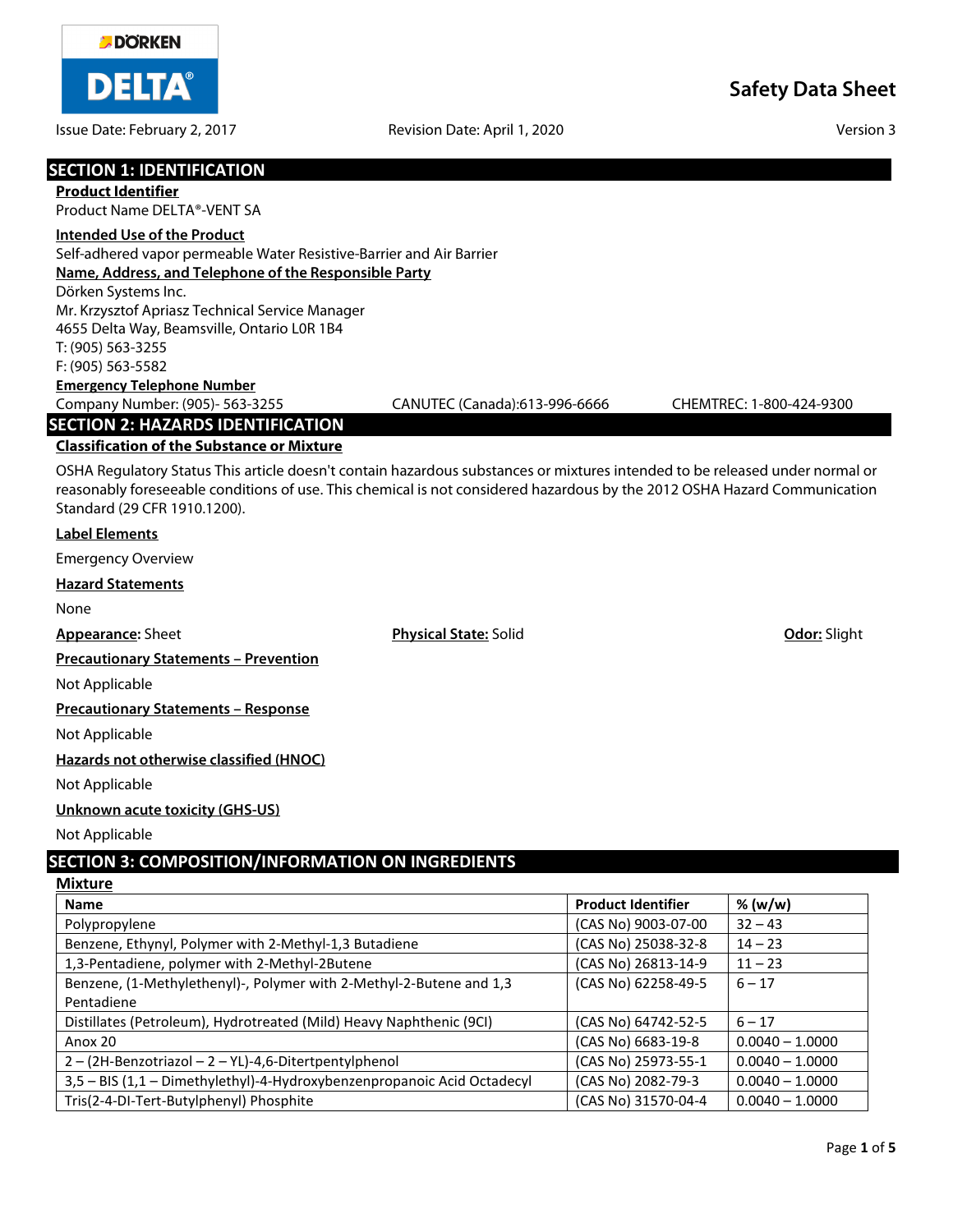

# **Safety Data Sheet**

#### Issue Date: February 2, 2017 Revision Date: April 1, 2020 Version 3

| 1,3-Propandiamine, N,N,-1,2-Ethanedylbis-, Reaction Product with<br>Cyclohaxane and Peroxidized N-Butyl-2,2,6,6-Tetramethyl-4-Piperidinamine- | (CAS No) 19168-816-  | $0.0040 - 1.0000$ |
|-----------------------------------------------------------------------------------------------------------------------------------------------|----------------------|-------------------|
| 2.4.6-trichloro-1.3.5-Triazine reaction product                                                                                               |                      |                   |
| Chimassorb 2020                                                                                                                               | (CAS No) 192268-64-7 | $0.0040 - 1.0000$ |
| Calcium Carbonate                                                                                                                             | (CAS No) 471-34-1    | $0.0000 - 9.0000$ |
| Carbon Black                                                                                                                                  | (CAS No) 1333-86-4   | $0.0000 - 2.0000$ |

# **SECTION 4: FIRST AID MEASURES**

### **Description of first aid measures**

| General:             | In case of accident or un-wellness, seek medical advice immediately (show directions for use or safety<br>data sheet if possible). If symptoms persist, call a physician.                                                    |
|----------------------|------------------------------------------------------------------------------------------------------------------------------------------------------------------------------------------------------------------------------|
| <b>Eye Contact:</b>  | Keep eye wide open while rinsing. Immediately flush with plenty of water. After initial flushing, remove<br>any contact lenses and continue flushing for at least 15 minutes. If symptoms persist, call a physician.         |
| <b>Skin Contact:</b> | Wash immediately with soap and plenty of water while removing all contaminated clothes and shoes. If<br>symptoms persist, call a physician. Wash contaminated clothing before reuse.                                         |
| Inhalation:          | Remove to fresh air. If breathing is irregular or stopped, administer artificial respiration. Avoid direct<br>contact with skin. Use barrier to give mouth-to-mouth resuscitation. If symptoms persist, call a<br>physician. |
| Ingestion:           | Call a physician or poison control center immediately. Do not induce vomiting without medical advice.<br>Rinse mouth. Never give anything by mouth to an unconscious person.                                                 |
| Self-protection:     | Use personal protective equipment as required.                                                                                                                                                                               |

### **Most Important Symptoms and Effects Both Acute and Delayed**

None known

# **Indication of Any Immediate Medical Attention and Special Treatment Needed**

If exposed or concerned, get medical advice and attention. If medical advice is needed, have product container or label at hand.

# **SECTION 5: FIRE-FIGHTING MEASURES**

# **Extinguishing Media**

**Suitable:** Use extinguishing measures that are appropriate to local circumstances and the surrounding environment. Dry chemical, CO2, sand, earth, water spray or regular foam.

**Unsuitable:** Do not use a solid water stream as it may scatter and spread fire.

#### **Special Hazards Arising From the Substance or Mixture**

Thermal decomposition can lead to release of irritating and toxic gases and vapors.

# **Explosion data**

**Reactivity:** Hazardous reactions will not occur under normal conditions.

#### **Protective equipment and precautions for firefighters**

As in any fire, wear self-contained breathing apparatus pressure-demand, MSHA/NIOSH (approved or equivalent) and full protective gear.

# **SECTION 6: ACCIDENTAL RELEASE MEASURES**

#### **Personal Precautions, Protective Equipment and Emergency Procedures**

| Methods and Materials for Containment and Cleaning Up |                                                                                                |
|-------------------------------------------------------|------------------------------------------------------------------------------------------------|
| <b>Environmental Precautions:</b>                     | Collect spillage. Dispose of contents/container to an approved waste disposal plant.           |
|                                                       | equipment as required.                                                                         |
| <b>General Measures:</b>                              | Handle in accordance with good industrial hygiene and safety practice. Use personal protective |

| <b>For Containment:</b>         | No information available                             |
|---------------------------------|------------------------------------------------------|
| <b>Methods for Cleaning Up:</b> | Pick up and transfer to properly labeled containers. |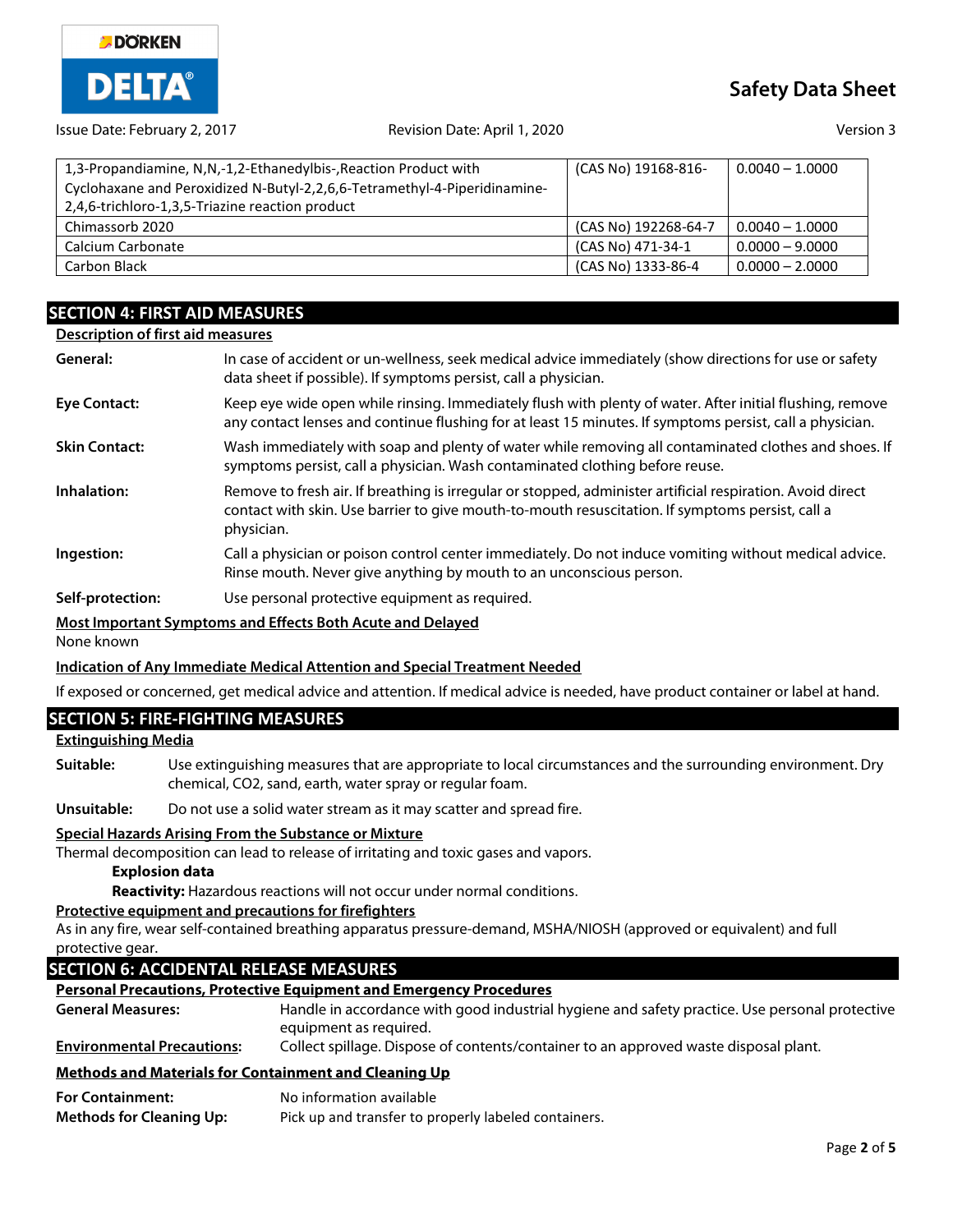

Issue Date: February 2, 2017 **Revision Date: April 1, 2020** Version 3

**Safety Data Sheet**

| <b>SECTION 7: HANDLING AND STORAGE</b>                       |                                                                                                                                                                                           |
|--------------------------------------------------------------|-------------------------------------------------------------------------------------------------------------------------------------------------------------------------------------------|
| <b>Precautions for Safe Handling</b>                         |                                                                                                                                                                                           |
| <b>Advice of Safe Handling:</b>                              | Handle in accordance with good industrial hygiene and safety prentice. Use personal<br>protective equipment as required.                                                                  |
| <b>Storage Conditions:</b>                                   | Keep container closed when not in use. Store in a dry, cool place. Keep/Store away from direct<br>sunlight, extremely high or low temperatures and incompatible materials.                |
|                                                              | <b>SECTION 8: EXPOSURE CONTROLS/PERSONAL PROTECTION</b>                                                                                                                                   |
| <b>Control parameters</b>                                    |                                                                                                                                                                                           |
| <b>Exposure Guidelines:</b>                                  | This article doesn't contain hazardous substances or mixtures intended to be released<br>under normal or reasonably foreseeable conditions of use.                                        |
| <b>Appropriate Engineering Controls:</b>                     | Emergency eye wash fountains and safety showers should be available in the<br>immediate vicinity of any potential exposure. Ensure adequate ventilation, especially<br>in confined areas. |
| <b>Personal Protective Equipment:</b>                        | Gloves. Protective clothing. Protective goggles. Insufficient ventilation: wear<br>respiratory protection.                                                                                |
|                                                              |                                                                                                                                                                                           |
| <b>Other Information:</b>                                    | When using, do not eat, drink or smoke.                                                                                                                                                   |
| <b>SECTION 9: PHYSICAL AND CHEMICAL PROPERTIES</b>           |                                                                                                                                                                                           |
| <b>Information on Basic Physical and Chemical Properties</b> |                                                                                                                                                                                           |
| <b>Physical State</b>                                        | Solid                                                                                                                                                                                     |
| Appearance                                                   | Light Gray                                                                                                                                                                                |
| Odor                                                         | Not available                                                                                                                                                                             |
| <b>Odor Threshold</b>                                        | Not available                                                                                                                                                                             |
| рH                                                           | Not available                                                                                                                                                                             |

| рH                                            | $\ddot{\cdot}$ | Not available |
|-----------------------------------------------|----------------|---------------|
| <b>Evaporation Rate</b>                       | ٠              | Not available |
| <b>Melting Point</b>                          |                | Not available |
| <b>Freezing Point</b>                         |                | Not available |
| <b>Boiling Point</b>                          |                | Not available |
| <b>Flash Point</b>                            |                | Not available |
| <b>Auto-ignition Temperature</b>              |                | Not available |
| <b>Decomposition Temperature</b>              |                | Not available |
| Flammability (solid, gas)                     |                | Not available |
| Lower Flammable Limit                         |                | Not available |
| Upper Flammable Limit                         |                | Not available |
| Vapor Pressure                                |                | Not available |
| Relative Vapor Density at 20°C                |                | Not available |
| <b>Relative Density</b>                       |                | Not available |
| <b>Specific Gravity / Density</b>             | ٠              | >1            |
| <b>Specific Gravity</b>                       | ٠              | Not available |
| Solubility                                    |                | Not available |
| <b>Partition Coefficient: N-Octanol/Water</b> |                | Not available |
| Viscosity                                     |                | Not available |
|                                               |                |               |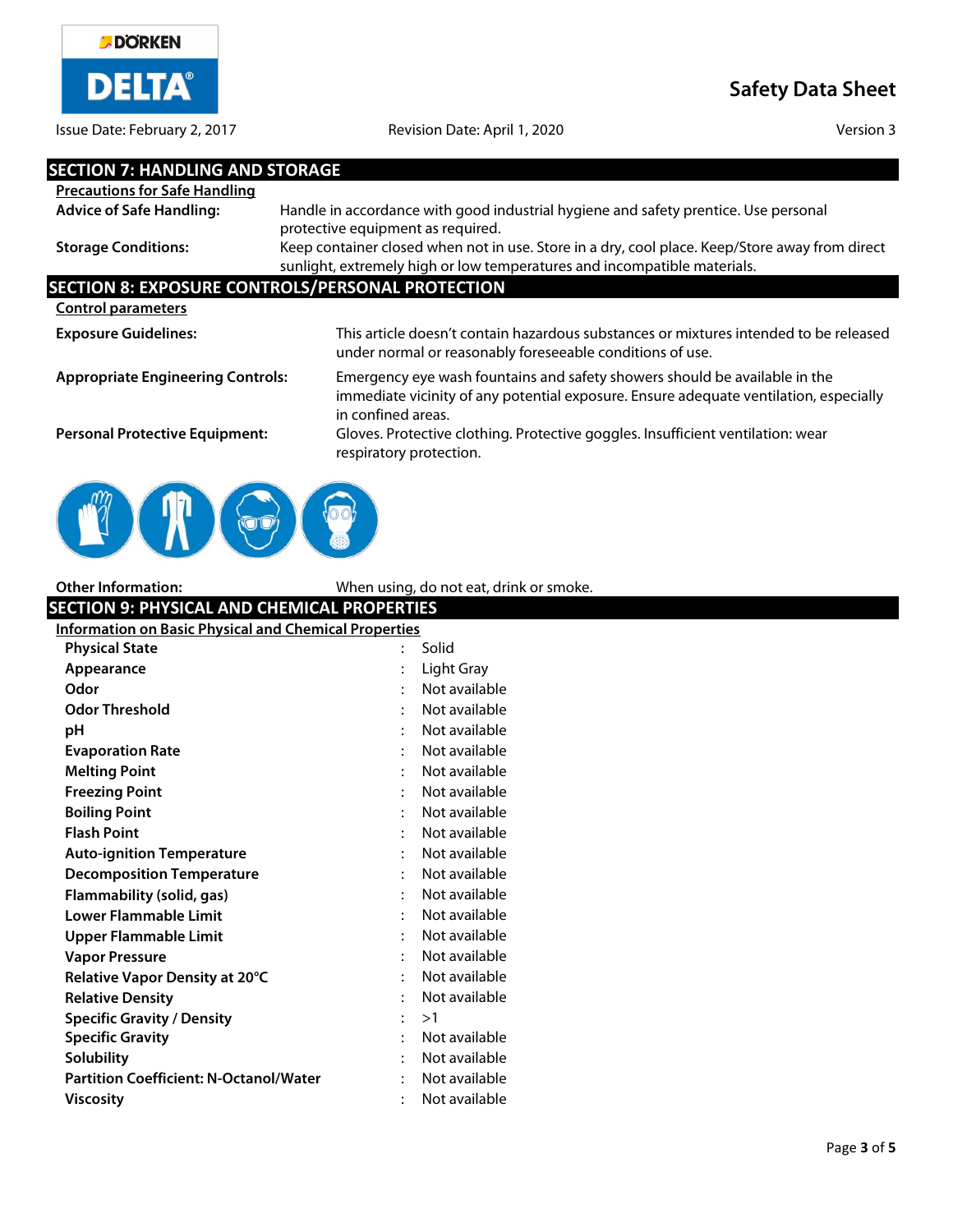| <b>DÖRKEN</b>                                                             |                                                                                                                                                                                                  |                          |
|---------------------------------------------------------------------------|--------------------------------------------------------------------------------------------------------------------------------------------------------------------------------------------------|--------------------------|
| <b>DELTA®</b>                                                             |                                                                                                                                                                                                  | <b>Safety Data Sheet</b> |
| Issue Date: February 2, 2017                                              | Revision Date: April 1, 2020                                                                                                                                                                     | Version 3                |
| <b>Explosion Data - Sensitivity to Mechanical</b>                         | Not expected to present an explosion hazard due to mechanical impact.                                                                                                                            |                          |
| Impact<br><b>Explosion Data - Sensitivity to Static Discharge</b>         | Not expected to present an explosion hazard due to static discharge.                                                                                                                             |                          |
| <b>SECTION 10: STABILITY AND REACTIVITY</b>                               |                                                                                                                                                                                                  |                          |
| Reactivity:                                                               | Hazardous reactions will not occur under normal conditions.                                                                                                                                      |                          |
| <b>Chemical Stability:</b>                                                | Stable under recommended handling and storage conditions (see section 7).                                                                                                                        |                          |
| <b>Possibility of Hazardous Reactions:</b>                                | Hazardous polymerization will not occur.                                                                                                                                                         |                          |
| <b>Conditions to Avoid:</b>                                               | Direct sunlight, extremely high or low temperatures, and incompatible materials.<br>Sparks, heat, open flame and other sources of ignition. Dust accumulation (to minimize<br>explosion hazard). |                          |
| <b>Incompatible Materials:</b>                                            | Strong acids, strong bases, strong oxidizers.                                                                                                                                                    |                          |
| <b>Hazardous Decomposition Products:</b>                                  | At very high temperature: release of combustible gases.                                                                                                                                          |                          |
| <b>SECTION 11: TOXICOLOGICAL INFORMATION</b>                              |                                                                                                                                                                                                  |                          |
| <b>Information on Toxicological Effects - Product</b>                     |                                                                                                                                                                                                  |                          |
| <b>Skin Corrosion/Irritation:</b>                                         | Not classified                                                                                                                                                                                   |                          |
| <b>Serious Eye Damage/Irritation:</b>                                     | Not classified                                                                                                                                                                                   |                          |
| <b>Respiratory or Skin Sensitization:</b>                                 | Not classified                                                                                                                                                                                   |                          |
| Ingestion:                                                                | Ingestion may cause adverse effects                                                                                                                                                              |                          |
| <b>SECTION 12: ECOLOGICAL INFORMATION</b>                                 |                                                                                                                                                                                                  |                          |
| <b>Toxicity</b><br><b>Ecology - General:</b>                              | Not classified                                                                                                                                                                                   |                          |
| <b>Mobility in Soil:</b>                                                  | Not available                                                                                                                                                                                    |                          |
| <b>Other Adverse Effects:</b>                                             | Not available                                                                                                                                                                                    |                          |
| <b>SECTION 13: DISPOSAL CONSIDERATIONS</b>                                |                                                                                                                                                                                                  |                          |
| <b>Waste Disposal Recommendations:</b>                                    | Dispose of contents/container in accordance with local, regional, national, territorial                                                                                                          |                          |
|                                                                           | provincial, and international regulations.                                                                                                                                                       |                          |
| <b>Additional Information:</b>                                            | Container may remain hazardous when empty. Continue to observe all precautions.                                                                                                                  |                          |
| <b>Ecology - Waste Materials:</b>                                         | Avoid release to the environment.                                                                                                                                                                |                          |
| <b>SECTION 14: TRANSPORT INFORMATION</b>                                  |                                                                                                                                                                                                  |                          |
| In Accordance with DOT:                                                   | Not regulated for transport                                                                                                                                                                      |                          |
| In Accordance with IMDG:<br>In Accordance with IATA:                      | Not regulated for transport<br>Not regulated for transport                                                                                                                                       |                          |
| In Accordance with TDG:                                                   | Not regulated for transport                                                                                                                                                                      |                          |
| <b>SECTION 15: REGULATORY INFORMATION</b>                                 |                                                                                                                                                                                                  |                          |
| Polypropylene (9002-07-0)                                                 |                                                                                                                                                                                                  |                          |
| Listed on the United States TSCA (Toxic Substances Control Act) inventory |                                                                                                                                                                                                  |                          |
| Benzene, Ethynyl, Polymer with 2-Methyl-1,3 Butadiene (25038-32-8)        |                                                                                                                                                                                                  |                          |
| Listed on the United States TSCA (Toxic Substances Control Act) inventory |                                                                                                                                                                                                  |                          |
|                                                                           | Distillates (Petroleum), Hydrotreated (Mild) Heavy Naphthenic (9CI) (64742-52-5)                                                                                                                 |                          |
| Listed on the United States TSCA (Toxic Substances Control Act) inventory |                                                                                                                                                                                                  |                          |
| Anox 20 (6683-19-8)                                                       |                                                                                                                                                                                                  |                          |
| Listed on the United States TSCA (Toxic Substances Control Act) inventory |                                                                                                                                                                                                  |                          |
| 2 - (2H-Benzotriazol - 2 - YL)-4,6-Ditertpentylphenol (25973-55-1)        |                                                                                                                                                                                                  |                          |
| Listed on the United States TSCA (Toxic Substances Control Act) inventory |                                                                                                                                                                                                  |                          |